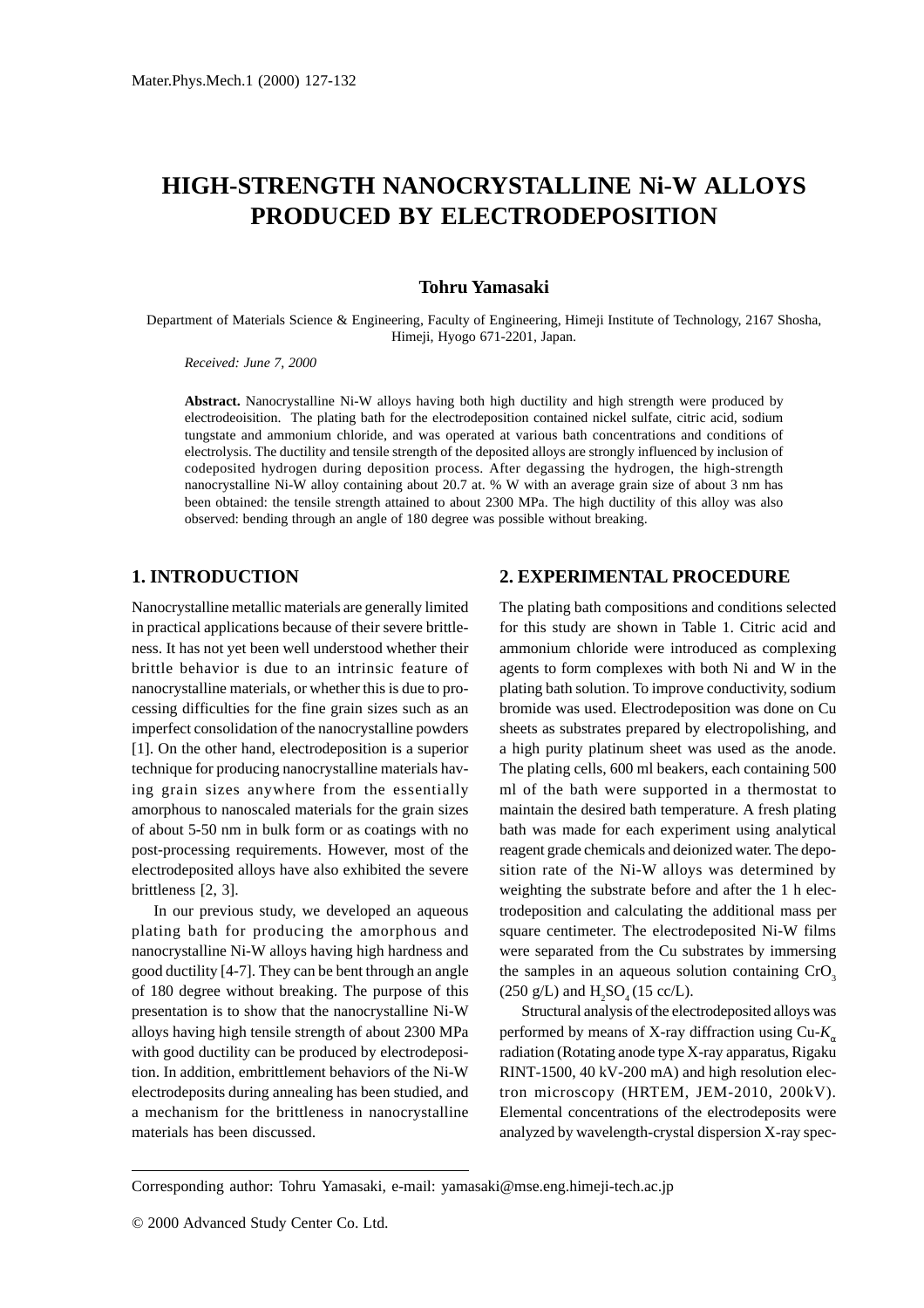| THE M CICLIDUC DUSILION.                                             |                    |                      |  |  |  |
|----------------------------------------------------------------------|--------------------|----------------------|--|--|--|
| Nickel Sulfate,                                                      | $NiSO4-6H2O$       | $0.06$ mol/L         |  |  |  |
| Citric Acid,                                                         | $Na3C6H5O7 - 2H2O$ | $0.5 \text{ mol/L}$  |  |  |  |
| Sodium Tungstate, Na <sub>2</sub> WO <sub>4</sub> -2H <sub>2</sub> O |                    | $0.14 \text{ mol/L}$ |  |  |  |
| Ammonium Chloride, NH <sub>4</sub> Cl                                |                    | $0.5 \text{ mol/L}$  |  |  |  |
| Sodium Bromide,                                                      | NaBr               | $0.15 \text{ mol/L}$ |  |  |  |
| <b>Bath Temperature</b>                                              | 348                | K                    |  |  |  |
| pH                                                                   | 7.5                |                      |  |  |  |

Current Density 0.05~0.2 A/cm2

Table 1. Plating Bath Compositions and Conditions for  $\mathbf{M}$ :  $\mathbf{W}$ ,  $\mathbf{I}$ ,  $\mathbf{I}$ ,  $\mathbf{I}$ ,  $\mathbf{I}$ ,  $\mathbf{I}$ ,  $\mathbf{I}$ ,  $\mathbf{I}$ .

troscopy (WDS) in a scanning electron microscope (JXA-8900R, 15 kV). The samples thus prepared were annealed at various temperatures. The degree of ductility was determined by measuring the radius of curvature at which the fracture occurred in a simple bending test. The fracture strain on the outer surface of the specimen,  $\varepsilon_f$ , is estimated by the equation,  $\varepsilon_f = t/$  $(2r-t)$ , where *r* is the radius of curvature on the outer surface of the bend sample at fracture and *t* is the thickness of specimen. Vickers microhardness was measured by using the as-electrodeposited and the annealed samples on Cu substrates with a 0.02 kg load and a loading time of 15 s in cross section. The tensile test was carried out for the electrodeposited films having thickness of about 35 µm by using an Instron-type machine.

#### **3. RESULTS**

**Structure of Ni-W electrodeposits.** Structure of the Ni-W electrodeposits is strongly influenced by the plating bath conditions. Fig. 1 shows X-ray diffraction pat-

terns of as-electrodeposited Ni-W alloys for various current densities between 0.05 and 0.2 A/cm2 at a plating bath temperature of 348° K. X-ray diffraction peaks of the deposited alloys broadened and the tungsten content tended to increase with increasing applied current density. The amorphous pattern appeared at a tungsten content of more than about 20 at. %. Under these plating conditions, the Ni-W electrodeposits having amorphous and nanocrystalline structures were ductile: they could be bent through an angle of 180° without breaking  $(\varepsilon_f=1.0)$ . Average grain sizes and Vickers microhardnesses of the as-electrodeposited Ni-W alloys for various current densities between 0.05 and 0.2 A/cm<sup>2</sup> are collected in Table 2. Average grain sizes in the Ni-W electrodeposits were obtained by applying the Scherrer formula to the diffraction lines of *fcc*-Ni (111) and the broad maximum of the amorphous phase, and also by direct observations from TEM micrographs. With increasing applied current density, the average grain size decreased and the Vickers microhardness increased continuously. On annealing these materials at 723 K for 24 h, grain growth occurred to 8.2~9.5 nm, and the hardness was largely increased to more than HV900. However, these annealed Ni-W electrodeposits exhibited the severe brittleness.

Fig. 2 shows a TEM images and the corresponding selected area diffraction pattern of the Ni-20.7 at. % W alloy electrodeposited with an applied current densities of 0.1 A/cm<sup>2</sup>. As shown in this figure, grain sizes of the nanocrystalline structure ranged between 2.5 and 3.5 nm are observed. The selected area diffraction pattern consists only amorphous-like halos. Fig. 2 (b)



Fig. 1. X-ray diffraction patterns of as-electrodeposited Ni-W alloys for various current densities between 0.05 and 0.2 A/cm<sup>2</sup>. All of these Ni-W alloys are ductile: they can be bent through an angle of 180 degree without breaking.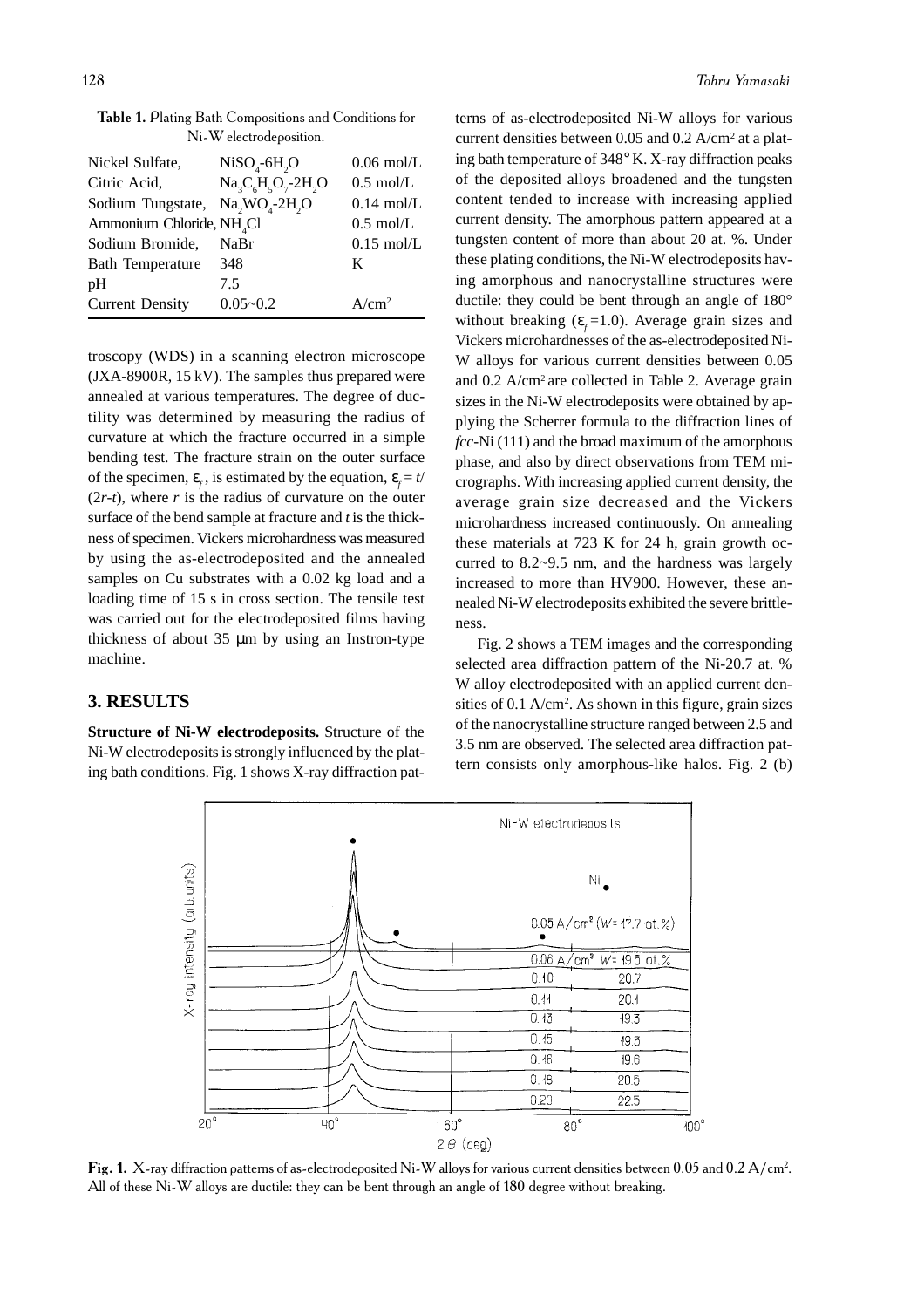| Current density<br>(A/cm <sup>2</sup> ) | W content<br>(at, %) | Grain size (nm),<br>as-deposited | HV.<br>as-deposited | Grain size (nm),<br>723K-24 h | HV.<br>723K-24 h |
|-----------------------------------------|----------------------|----------------------------------|---------------------|-------------------------------|------------------|
| 0.05                                    | 17.7                 | $6.8(7.0)*$                      | 558                 | 9.5                           | 919              |
| 0.10                                    | 20.7                 | $4.7(3.0)*$                      | 635                 | $9.0(10)*$                    | 962              |
| 0.15                                    | 19.3                 | 4.7                              | 678                 | 8.9                           | 992              |
| 0.20                                    | 22.5                 | $2.5$ (Am.)*                     | 685                 | 8.2                           | 997              |

Table 2. Average grain sizes and Vickers microhardnesses of as-electrodeposited Ni-W alloys at a plating bath temperature of 348° K for various current densities and of annealed ones (723° K for 24 h in vacuum).

( )\* : TEM observations

shows the high resolution *fcc*-(111) lattice image of this alloy having nanocrystalline structure with grain sizes between 2.5 and 3.5 nm. These grains are roughly spherical and do not have clear interface with the intercrystalline regions. In the intercrystalline regions that are about 1 to 2 nm in widths, distorted lattice images (i.e., the amorphous-like images) are observed. Similar features of HR-TEM observations have been observed in Ni-W alloys having grain sizes between 5 and 8 nm prepared by annealing the amorphous electrodeposited Ni-25.0 at. % W alloy [5].

**Mechanical Properties of Nanocrystalline Ni-W electrodeposits.** Fig. 3 shows stress-strain curves obtained by tensile tests for the electrodeposited Ni-20.7 at. % W alloys having grain size of about 3 nm. In order to clarify the effect of inclusion of codeposited hydrogen during deposition process, the curves for the degassed specimens at 353° K for 24 h in vacuum are also shown. The result varied considerably from specimen to specimen, being very sensitive to the residual hydrogen. In the case of the as-electrodeposited alloys, the tensile strength and the elongation at fracture were attained to 670 MPa and about ~0 %, respectively. After degassing at 353 K, the tensile strength and the elongation at fracture increased largely to 2333 MPa and about 0.5 %, respectively. Fig. 4 shows SEM images of fractured surfaces of tensile specimens of the as-electrodeposited and the degassed Ni-W alloys. Their fracture surfaces are fairly typical of ductile amorphous alloys. Typical river or vein patterns on the fracture surfaces are observed and demonstrate local plastic deformation.

## **4. DISCUSSION**

**Critical Grain Size for Keeping Good Ductility in Nanocrystalline Alloys.** As shown in Table 2 and Fig. 3, nanocrystalline Ni-W alloys having grain sizes from



Fig. 2. TEM micrographs showing 2.5  $\sim$  3.5 nm particles and the selected area diffraction pattern in the as-electrodeposited Ni-20.7 at. % W alloy.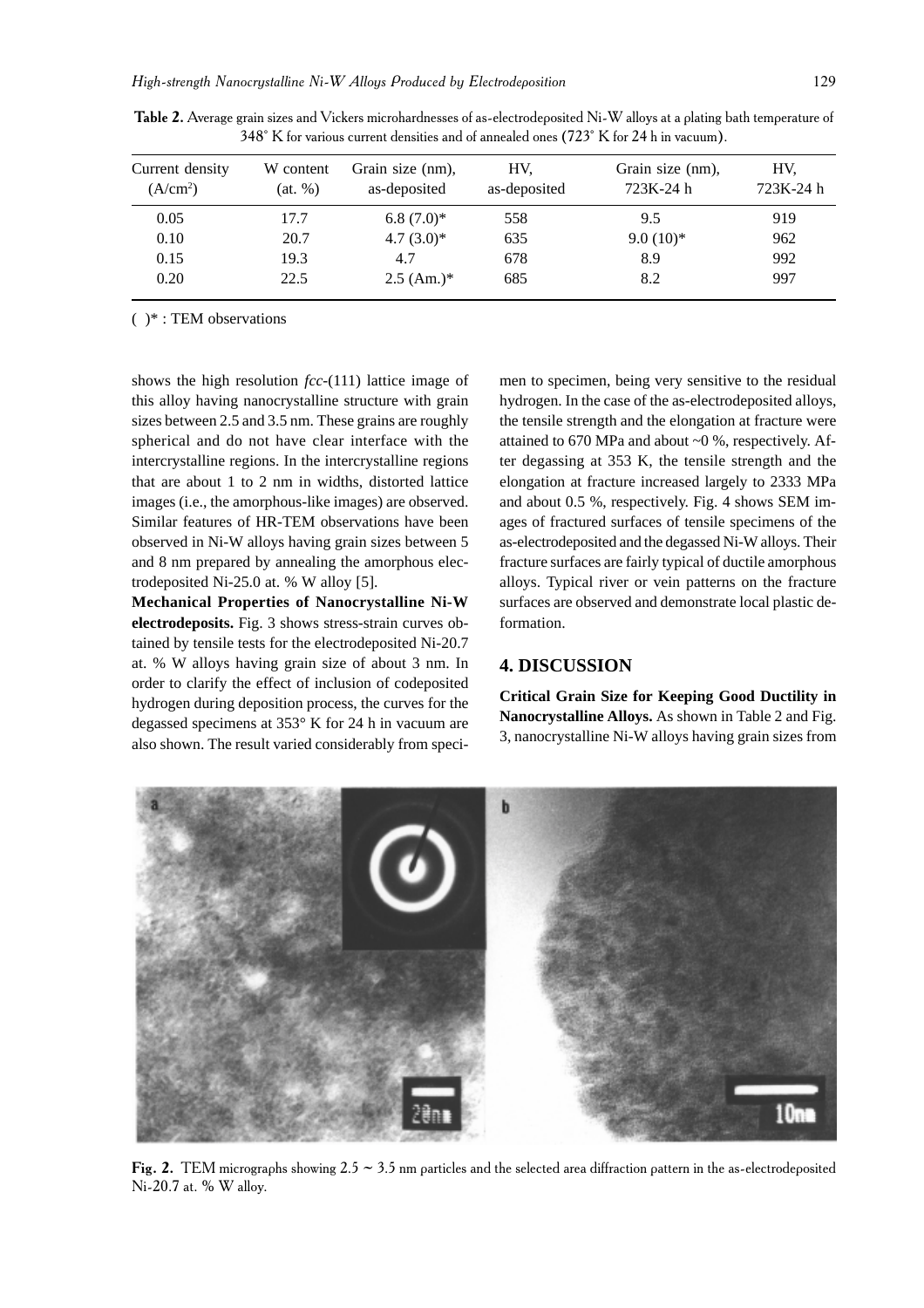

Fig. 3. Stress-strain curves obtained by tensile tests for the electrodeposited Ni-20.7 at. % W alloys having grain sizes of about 3 nm. The gage length, the thickness of the specimens and the strain rate are 15 mm, about 35 mm and  $0.01/s$ , respectively. (N-1) & (N-2): as-electrodeposited specimens, (N-3) & (N-4): degassed specimens at 353 K for 24 h in vacuum.

the essentially amorphous to about 7 nm in diameter have exhibited the high hardness combined with the good ductility. Especially, the Ni-20.7 at. % W alloy having grain size of about 3 nm exhibited the high tensile strength of 2333 MPa. However, on annealing these materials at 723° K for 24 h, grain growth occurred to 8.2~9.5 nm, and they lost their ductility.

In order to estimate the critical grain size for keeping the good ductility in the nanocrystalline alloys, grain boundary sliding is considered to occur along suitable intercrystalline planes. Fig. 5 shows schematic explanations of the modeling of deformation by grain boundary sliding, with nanoscaled spherical hard grains being represented as a densely packed array of fcc crystal-type structure. As sliding occurs, closepacked planes of the nanoscaled grains do this easily than planes aligned in another direction. Thickness of these sliding planes  $(∆)$  is derived from the following equation,

$$
\Delta = \left(\frac{\sqrt{3}}{2} - 1\right)d + D,\tag{1}
$$

where *d* and *D* are the grain diameter and the grain boundary thickness, respectively. In this case, the grain diameter (*d*) is defined as the total length of the internal diameter of the grains and the grain boundary thickness. As shown in this figure, thickness of the sliding planes (∆) decreases with increasing the grain size (*d*)



Fig. 4. SEM micrographs showing the fracture surfaces of the tensile specimens of the as-electrodeposited and the degassed Ni-20.7 at. % W alloys. (N-1) & (N-2): as-electrodeposited specimens, (N-3) & (N-4): degassed specimens at 353 K for 24 h in vacuum.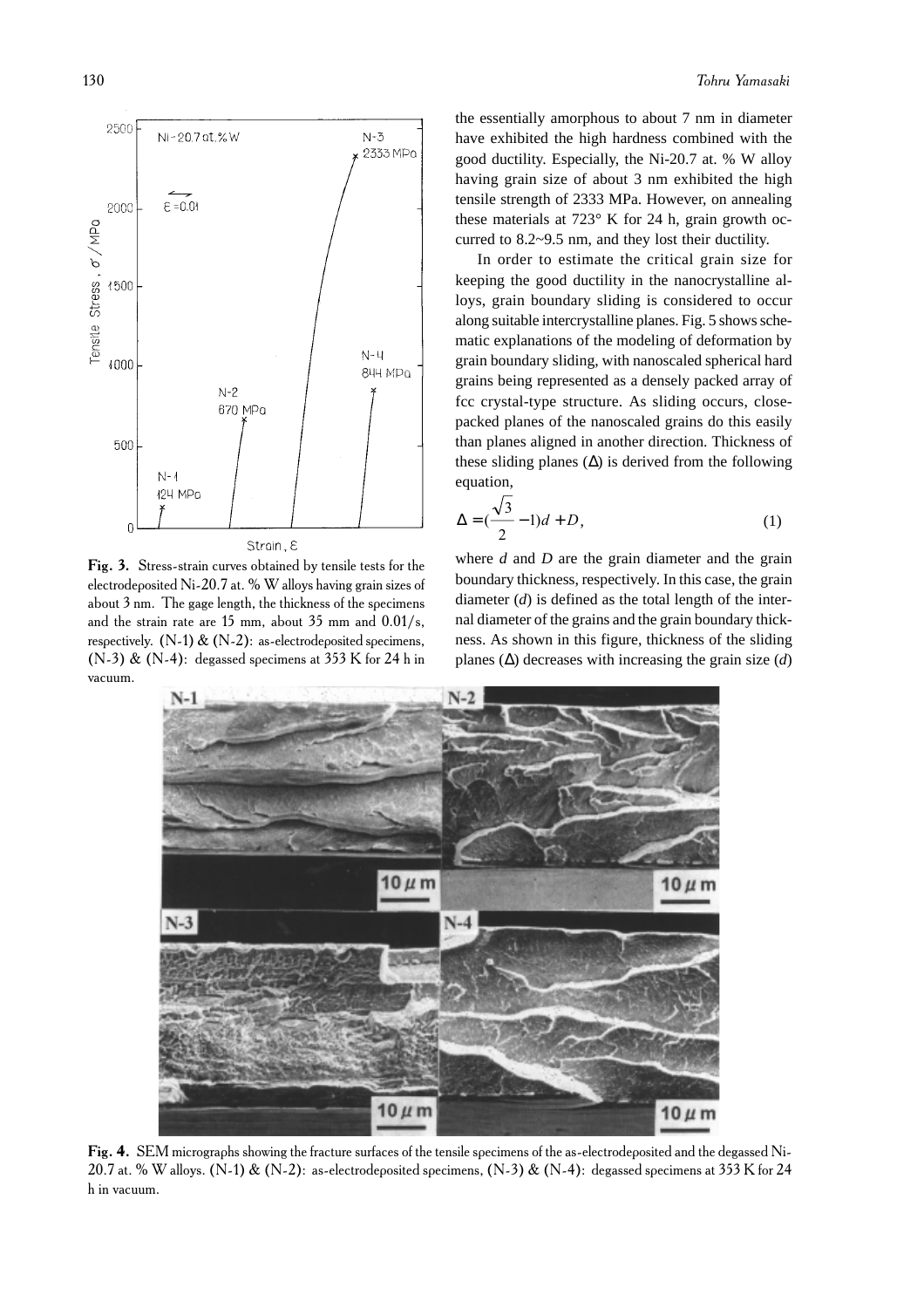

Fig. 5. Schematic explanations of the modeling of deformation of nanocrystalline materials by grain boundary sliding. Grain boundary sliding is considered to occur along the close-packed planes of the nanocrystalline grains. The typical calculated values of d, d-D,  $\Delta$  and  $V_f^{\text{ic}}$  have also shown in this figure under the condition of D=1.0 nm, where d, D, d-D,  $\Delta$  and  $\ {V_f^{\text{ic}}}$  are the grain diameter, the grain boundary thickness, the internal grain diameter, the thickness of the planes for grain boundary sliding and the intercrystalline volume fractions, respectively.

under the condition where the grain boundary thickness (*D*) is constant, and then the  $\Delta$  becomes zero and finally becomes negative. When the  $\Delta$  is negative, grain boundary sliding becomes difficult and these materials should lost their ductility. We have defined the critical grain size  $(d_c)$  to keep the good ductility in nanocrystalline materials as the grain size under the condition where the  $\Delta$  is zero.



Fig. 6. Calcutlated thickness of the planes for the grain boundary sliding  $(\Delta)$  and the intercrystalline volume fractions  $(V_{_f}^{\scriptscriptstyle{ic}})$  as a function of the internal diameter of the grains  $(d\text{-}D)$ where the grain boundary thickness  $(D)$  is changed over a range from  $0.5$  to  $2.0$  nm.

Fig. 6 shows the calculated  $\Delta$  and intercrystalline volume fractions  $(V_f^i)$  as a function of the internal diameter of the grains (*d - D*) where the *D* is changed over a range from 0.5 to 2.0 nm. The intercrystalline volume fraction is derived from the following equation,

$$
V_f^{ic} = 1 - [(d - D) / d]^3
$$
 (2)

As shown in this figure, the  $\Delta$  decreases linearly with increasing the internal diameter of the grains (*d-D*). For example, when the *D* is taken as 1.5 nm, the (*d-D*) is about 9.7 nm under the condition of the  $\Delta=0$ , and the critical grain size  $(d<sub>c</sub>)$  can be obtained as 11.2 nm in diameter. Under the condition of ∆=0, the values of  $V_f^i$  attained to the same values of about 35 % where the *D* is changed over a range from 0.5 to 2.0 nm.

Fig. 7 shows the fracture strain, ε*<sup>f</sup>* , and the Vickers microhardness as a function of the grain size for the electrodeposited Ni-20.7 at. % W alloys. Average grain sizes were obtained by applying the Scherrer formula to the diffraction lines. The fracture strain decreased and the hardness increased with increasing the grain size. When the grain size increased to about 9 nm, they exhibited the severe brittleness and the hardness attained to a maximum value of about HV950. Assuming the grain size obtained by the X-ray diffraction is equal to the internal grain diameter (*d - D*), the critical grain size  $(d_c)$  can be estimated to about  $10 \sim 11$  nm in diameter for the grain boundary thickness of 1 to 2 nm as observed from the TEM micrographs. This data may be in good agreement with the critical value of  $d_c$  predicted from the Eq. 1 for the grain boundary thickness of 1.5 nm.